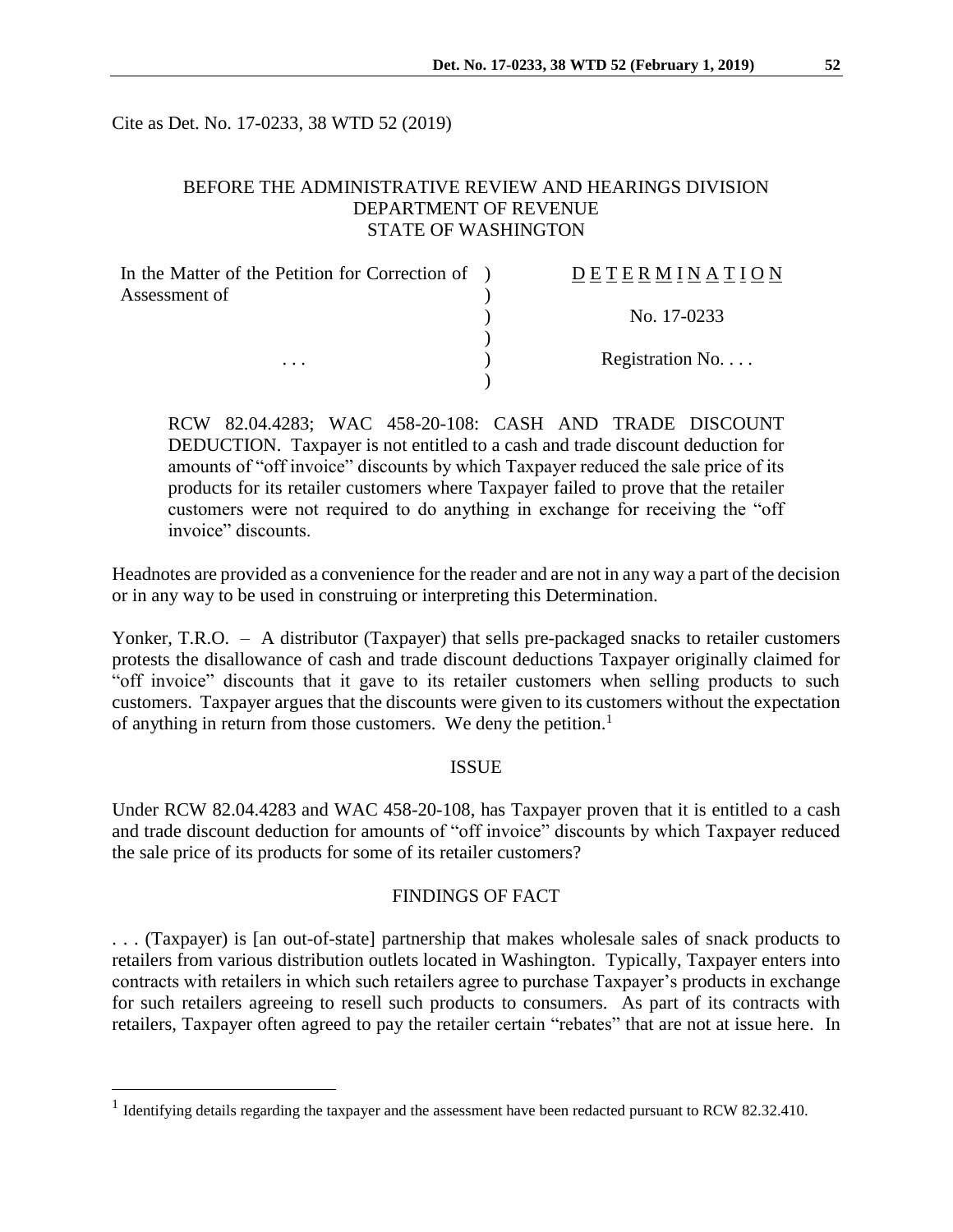addition to the "rebates," Taxpayer represented that it often gave a price discount off the selling price of its products to the retailer, called "off invoice" discounts.

Once Taxpayer had executed contracts with its retailer customers, Taxpayer's representatives then made regular visits to those retailers and delivered products as needed. When the representatives delivered such products, Taxpayer would issue a "ticket," or invoice, to the retailer customer that would include the gross sale price of each product sold, and an "off invoice" discount, if applicable, was subtracted from the sale price of each discounted product. In other words, Taxpayer gave its retailer customers the discounts up front at the time Taxpayer sold the products to those retailers.

Throughout the relevant time period, Taxpayer reported its gross sales of its products to Washington retailers under the wholesaling business and occupation (B&O) tax classification. Taxpayer also claimed a deduction for the amount of discount given for each product it sold to its contracted retailers in Washington.

In 2013, the Department's Audit Division commenced a review of Taxpayer's books and records for the time period of January 1, 2009, through December 31, 2012 (audit period). As part of its review, the Audit Division made a number of findings, including finding that Taxpayer had not adequately supported its claimed deductions for the discounts given to Taxpayer's retailer customers.

On October 21, 2016, as a result of the Audit Division's review, the Department issued a tax assessment for \$ . . . , which included \$ . . . in wholesaling B&O tax, \$ . . . in use tax and/or deferred sales tax, and \$ . . . in interest. On April 19, 2017, after reviewing additional records submitted by Taxpayer, the Audit Division issued a post assessment adjustment (PAA), reducing the amount of use tax due on the tax assessment to \$ . . . , although the total amount due on the PAA increased to \$ . . . as a result of additional interest accrued. Taxpayer subsequently sought review of only the wholesaling B&O tax amount, and the associated interest. The tax assessment, as adjusted by the PAA, remains unpaid.

On review, Taxpayer produced a number of documents, including a contract it entered into on February 10, 2012, with . . . (Customer A), which operates convenience stores. In that contract, Taxpayer agreed to pay Customer A "the 'Rebate Pricing' described on Schedule B attached" to the contract. Schedule B, in turn, states that Taxpayer "[a]grees to" (1) take a . . . discount off "all Purchases everyday as off invoice," (2) give a "Space Rebate" of ... of "ticket sales" paid quarterly to each "division," and (3) an additional . . . space rebate off "ticket sales" paid quarterly to each "division" that participates in at least three of the "menu choices."

In exchange for all of those discounts and rebates, Schedule B states that Customer A "[a]grees to" (1) place merchandise in specific display arrangements and in certain distances from the cash register, the "cold vault," or other store features in the stores, (2) participate in various promotions throughout the year, and (3) complete at least three "menu choices" of various merchandise placement strategies "to assist in driving sales and profits" if Customer A opts to earn the additional ... space rebate.<sup>2</sup> Schedule B states that "[a]ll funds are conditioned upon actual performance and

 $\overline{a}$ 

<sup>&</sup>lt;sup>2</sup> Regarding merchandise placement, Schedule B required the following:

. . . position no further than 6 ft from the register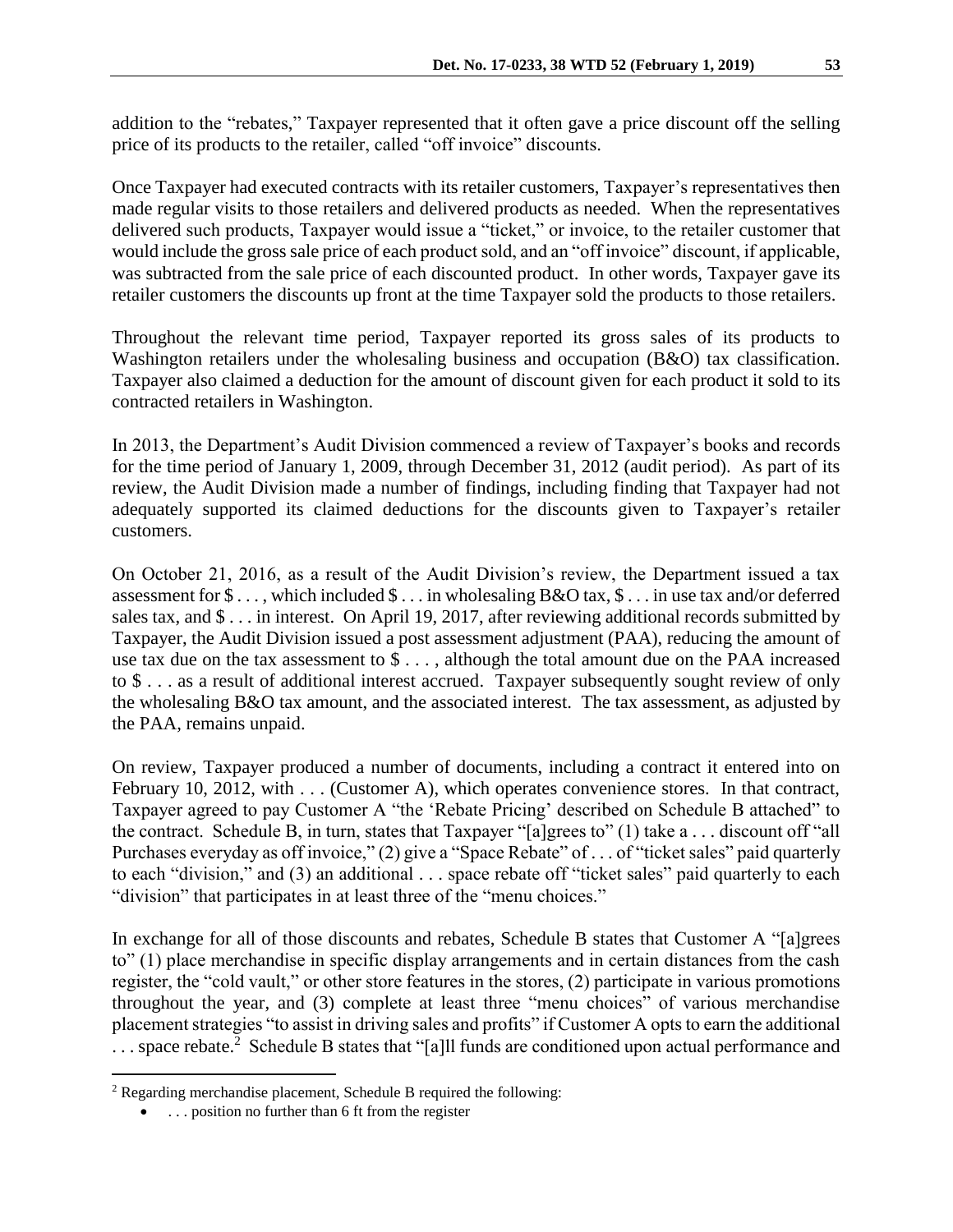verification in accordance with your Customer Merchandising Agreement with [Taxpayer]. Proof of Performance is required for distribution of funds." Taxpayer produced invoices issued to Customer A that indicate Taxpayer reduced the price of the products it sold to Customer A by . . . percent.

Taxpayer also produced three additional sample "Merchandising Program Descriptions and General Information" forms it entered into with other retailer customers that generally describe various "rebate" programs such as "Flex," "Space," "Growth," and "Other," in which those retailer customers opted to participate. Each of those additional forms contain language stating that the various rebates are paid quarterly, semiannually, or annually, depending on the specific terms of each retailer customer's "Customer Merchandising Agreement." Taxpayer produced the corresponding "Customer Merchandising Agreements," which each reference the various "rebate" programs in which each retailer customer chose to participate. None of those additional documents include any terms stating that Taxpayer agreed to give those retailer customers "off invoice" discounts like the terms contained in Schedule B of Taxpayer's contract with Customer A.

On review, Taxpayer represented that in cases other than large national retailer customers like Customer A, the "off invoice" discounts are not part of a written contract. Instead, the "off invoice" discounts are given to retailer customers for a variety of sales promotions, such as "buy one, get one," at various discount rates depending on the promotion.<sup>3</sup> In such situations, Taxpayer represented that, even in the absence of a contractual agreement, retailer customers who purchase products subject to the various discounts agree to resell those products in compliance with the terms of the promotion. We requested, but did not receive, a description of the various promotions offered during the audit period, the terms of those promotions, and the associated "off invoice" discount percentages.

### ANALYSIS

Every person in the business of making "sales at wholesale" within Washington generally owes wholesaling B&O tax equal to the gross proceeds of sales of the business, multiplied by the applicable tax rate. RCW 82.04.270. "Gross proceeds of sales" is defined in RCW 82.04.070 as follows:

- . . . This unit will hold Pre-packed weekender, shipper, and monthly take home promotion.
- Minimum of 75% of the gondola. (Up to 95% space to sales)
- Authorize all new items sold by [Taxpayer] while maintaining current authorizations
- Prepacked weekenders/Shippers authorized for all stores. (75% stores to participate)
- Complete . . . Promotion in all Divisions

 $\overline{a}$ 

- Division . . . Program 2 per year in all Divisions
- All Divisions will participate under this Program

. . . end cap facing cold vault. Or shop around like in the Midwest.

Regarding promotions, Schedule B stated that "[p]romotional activities require participation in monthly take-home promotions calendar mutually agreed with [Taxpayer]." Schedule B also included ten separate "menu choices" from which Customer A could choose three or more. The menu choices generally appear to relate to additional product placement strategies within the store, and other promotional programs that are not defined in detail.

<sup>&</sup>lt;sup>3</sup> Taxpayer represented that the "buy one, get one" promotion would require a retailer customer to sell the products purchased from Taxpayer consistent with that phrase, so that a consumer would purchase one snack product and receive a second one free.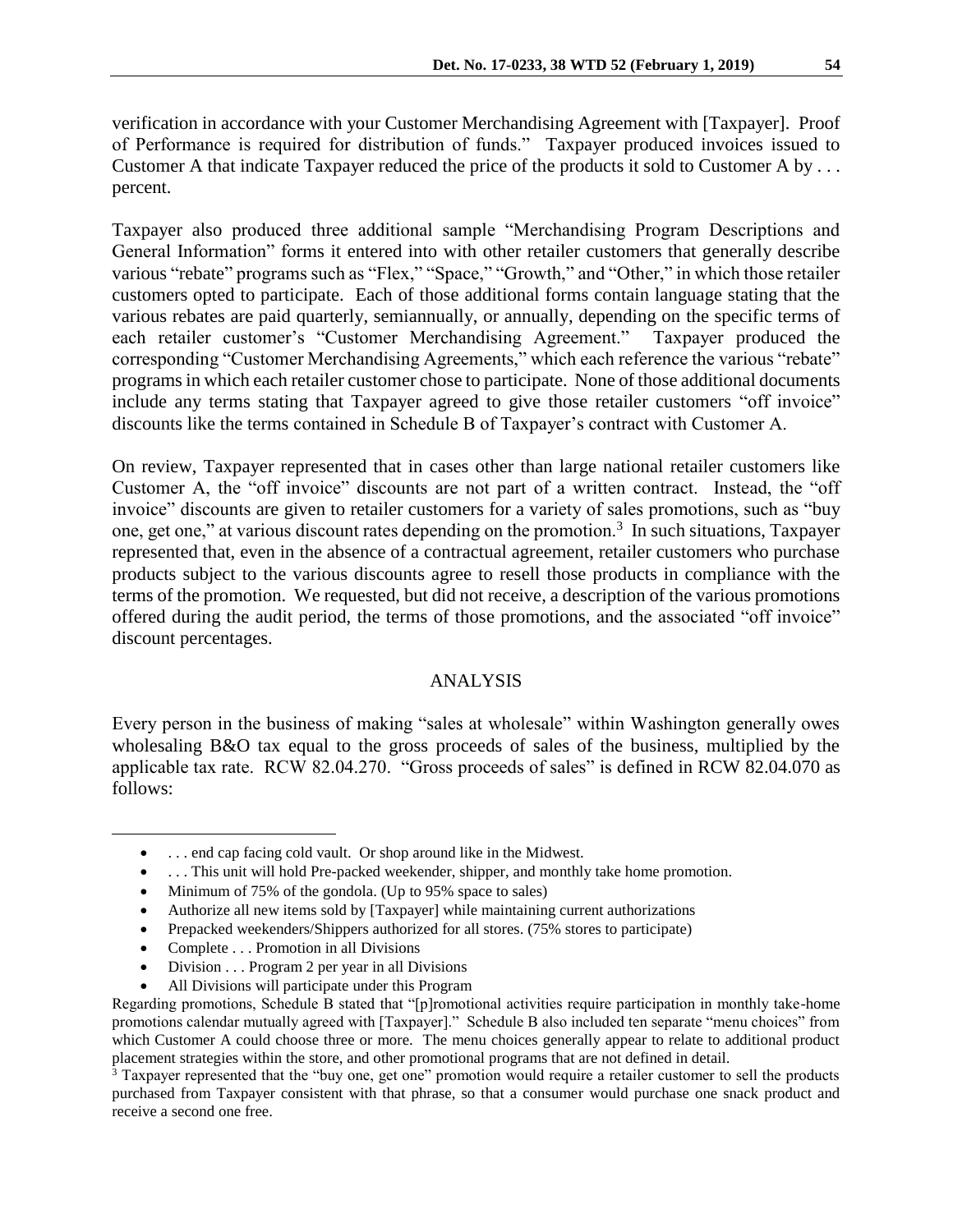RCW 82.04.090, in turn, defines "value proceeding or accruing" as "the **consideration**, whether money, credits, rights, or other property expressed in terms of money actually received or accrued." (Emphasis added). Thus, generally, a taxpayer is liable for wholesaling B&O tax on the consideration, or full selling price, of the property sold, unless some specific deduction or exemption applies. The taxpayer has the burden of showing qualification for any tax deduction, exemption or credit. *Budget Rent-A-Car of Wash.-Oregon, Inc. v. Dep't of Revenue*, 81 Wn.2d 171, 174-175, 500 P.2d 764 (1972); *Group Health Co-Op v. Tax Comm'n*, 72 Wn.2d 422, 429, 433 P.2d 201 (1967).

any other expense whatsoever paid or accrued . . . .

Here, Taxpayer argues that it is entitled to claim a cash and trade discount deduction to reduce its taxable gross proceeds of sales. RCW 82.04.4283 states that, "[i]n computing tax there may be deducted from the measure of tax the amount of cash discount actually taken by the purchaser." RCW 82.04.160 defines "cash discount" as "a deduction from the invoice price of goods or charge for services which is allowed if the bill is paid on or before a specified date." WAC 458-20-108 (Rule 108) further explains the deduction for cash discounts:

(7) **Bona fide discounts.** When a sale is made subject to cash or trade discount, the gross proceeds actually derived from the selling price are determined by the transaction as finally completed. A sale is made subject to a discount when the sales price is reduced under terms known to the buyer and seller at the time of the sale, and the price reduction occurs at the time of the sale or within a time agreed and understood by the parties at the time of the sale.

The selling price or sales price of a service or article of tangible personal property does not include bona fide discounts actually taken by the buyer. The amount of bona fide discounts may be deducted only if the amount has been included in the gross amount reported.

Therefore, only "bona fide" discounts are deducted from the selling price. The Department has long recognized that discounts are "bona fide" when they are "reduced prices" and the buyer is not required to do anything in return for that reduced price. *See* Det. No. 14-0159, 34 WTD 257 (2015); Det. No. 05-0142, 26 WTD 256 (2007); Det. No. 83-180, 11 WTD 5 (1983).

[. . .] Essentially, if a seller expects something in return for a discount, the amount of the discount constitutes a business cost as opposed to a bona fide discount because the seller is receiving something of value to the business for giving up that portion of the selling price. [*See Steven Klein, Inc. v. Dep't of Revenue*, 183 Wn.2d 889, 901, 357 P.3d 59 (2015) (auto manufacturer payments to auto dealers not bona fide discounts off wholesale price where dealer must sell specific cars at specific times to earn the payment).]

Here, Taxpayer claims the "off invoice" discounts that it took off the price of its products at the time of sale to its retailer customers constitute 'bona fide" discounts, and are, therefore, deductible